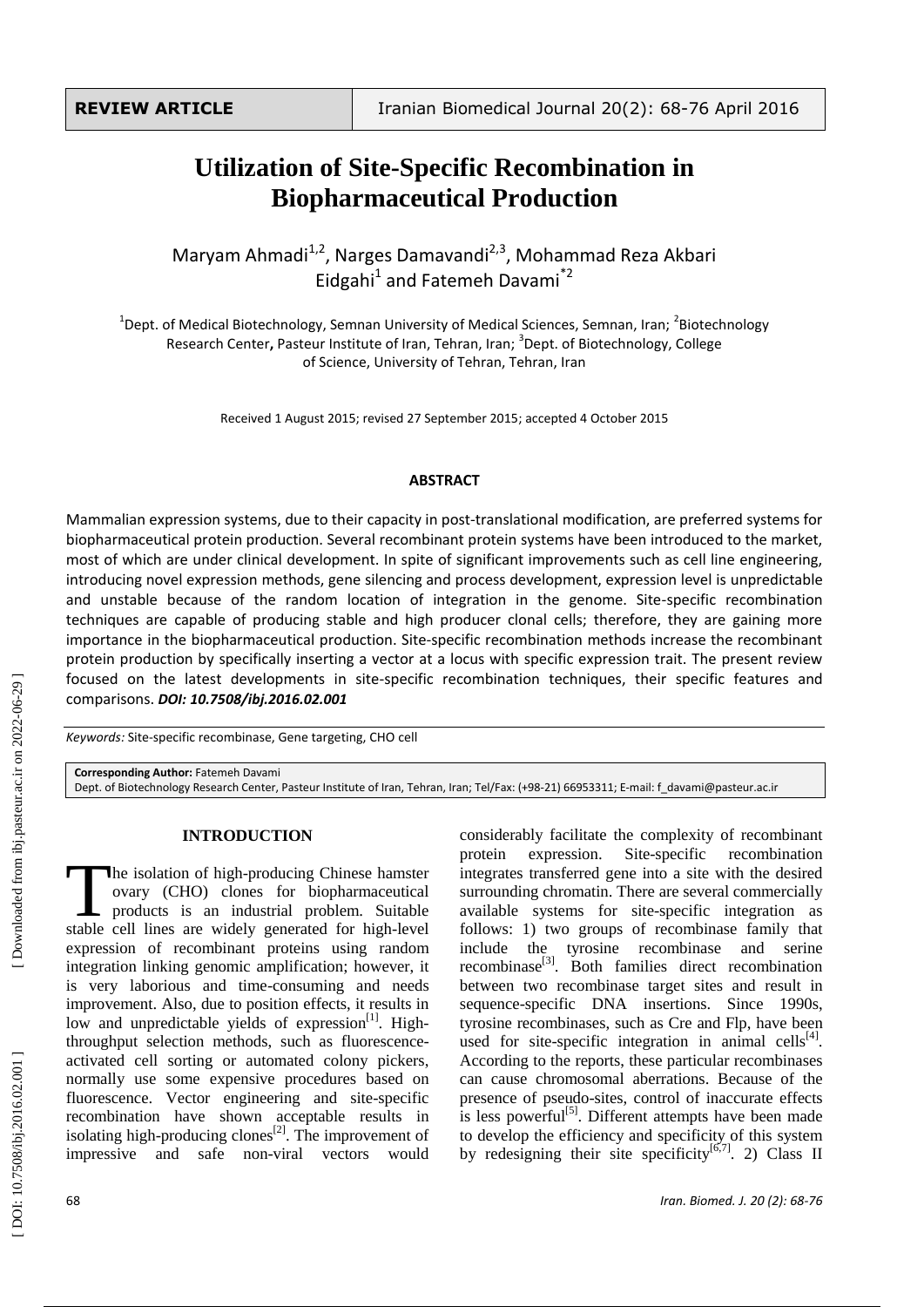transposable elements , including the *Sleeping Beauty* (SB), *piggyBac* (PB), and Tol2 transposons that move in the host genome via a "cut and paste" mechanism. They account the most useful tools for genetic engineering because of their easy laboratory handling and controllable nature.

These strategies can increase biopharmaceutical protein titer and decrease the required time to achieve sufficient amounts of protein for pre -clinical evaluation<sup>[8]</sup>. Use of a site-specific recombinase may be expensive , and initial screening for amplifiable sites is necessary to be performed. This step is performed only once to produce an isogenic cell line that can be utilized to produce a range of desired gene products. The reviewed methods have also obvious positive effects on cell -specific productivity.

#### **Transposases**

DNA transposons are natural genetic elements moving via a conservative cut and paste mechanism from one chromosomal location to another. They are composed of an open reading frame coding for the transposase and flanked by two inverted terminal repeats. The molecules that support the integrative process are relatively easy for engineers since only two separate plasmids are co -delivered to the cells (Fig. 1). The donor plasmid carries transposon in which the original transposase gene is replaced with a transgene driven by an appropriate promoter, and helper plasmid carries the transposase expression cassette. Alternatively, the transgene and transposase expression cassettes can be placed on the same plasmid to simplify the process. DNA transposon has several advantages that make it a very promising tool for a wide variety of genomic methods<sup>[9]</sup>.

SB is a non -viral element that can integrate efficiently into the mammalian host chromosomes. The transposition of SB element always occurs into a TA target dinucleotide, which is subsequently duplicated upon insertion by cellular DNA repair pathways $^{[10]}$ . SB target site selection is determined by structural constraints rather than primary DNA sequence. In contrast to most retroviral -based vectors, SB integrates somewhat randomly in mammalian cells, without any discernible preference for actively transcribed genes<sup>[11]</sup>. This feature makes SB a suitable candidate for development into targeted systems. The first step towards specific site integration at the genome scale was achieved in 2007 with an SB transposase fused with the E2C zinc -finger protein. However, these systems are still based on random integrations $^{[12]}$ .

Tol2, a hAT superfamily , is another transposon system that can transfer large transgenes of up to 11 kbp with minimal loss of transposition activity $[13]$  and less preventive effect on transposition. Tol2

transposase activity is more susceptible to be affected by molecular engineering, as described for SB, and its targeting preference is not obvious. Also, 5' regions of genes are most preferred for Tol2, the same as other  $\overline{h}$ AT elements<sup>[14]</sup>.

PB, a superfamily of PB, is a DNA transposon isolated from the cabbage looper moth. It integrates into TTAA sequences, and transposition occurs via a cut and paste mechanism in which the PB transposases are initially recognized and bind to the transposon termini<sup>[10]</sup>. It then excises the entire transposon from its original location and catalyzes its integration at another chromosomal site through a mechanism that is not dependent on host factors<sup>[11]</sup>. In comparison, PB is an alternative to SB and even to Tol2 because of its large cargo size (up to 14 kb), high activity in many cell types, long -term expression in mammalian cells, less susceptibility to be affected by molecular engineering , and the ability to excise precisely $[15]$ .

PB and Tol2 have shown similar error rates in insertion into genes, especially introns or getting close to transcription start sites. There are some pieces of evidence that active chromosomal regions favor the PB and Tol2 integration processes<sup>[16]</sup>. It seems that host factors have an important role in PB and Tol2 integration rates. Also, the potential risk of undesirable integration cannot be excluded and the continuous expression of an inadvertent integrated transgene can result in genotoxic risk<sup>[17]</sup>. Transposable element, such as PB and SB, have been used for integrating



**Transposase expression vector**

**Fig. 1.** DNA transposon system. The transposon vector includes the DNA of interest flanked by transposon inverted terminal repeat sequences, and the transposase expression vector composed the transposase gene placed the downstream of a suitable promoter.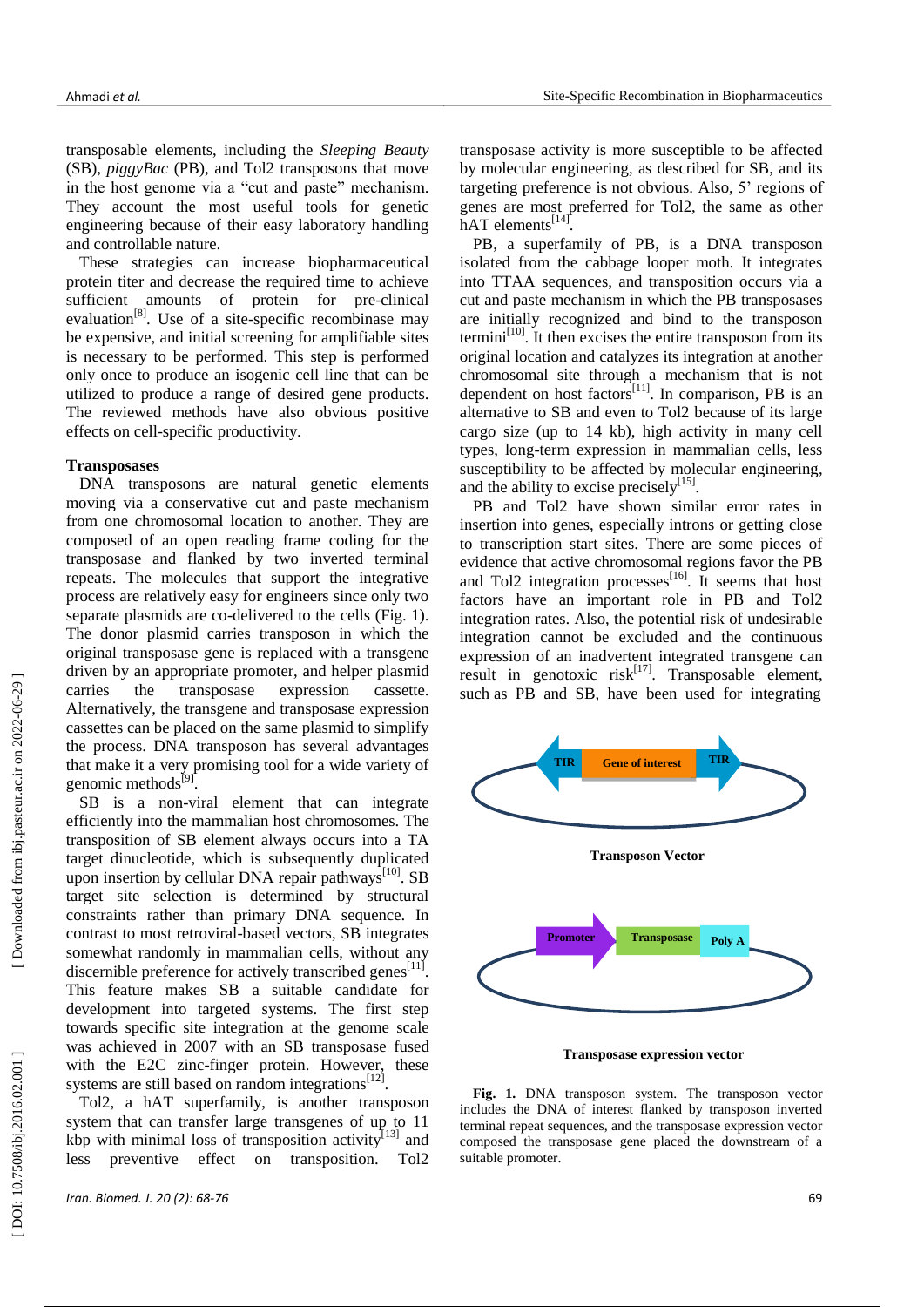recombinant genes into cultivated mammalian cells<sup>[18-</sup> <sup>20]</sup>. Using PB transposon, recombinant CHO cell lines are able to produce up to four -fold more recombinant protein in comparison to standard transfection and are stable up to three months in the absence of selection<sup>[21]</sup>.

## **Cre/loxP recombination**

Cre/loxP recombination system is a gene -targeting method for targeting genes to specific sites of genome with suitable expression levels<sup>[22]</sup>. Cre recombinase recognition site, known as a loxP site, is a 34 -bp DNA sequence that will remain after integration. Therefore, this reaction is reversible by the loxP site. Despite this disadvantage, the Cre/loxP system is able to generate high specificity by about  $80\%^{[23]}$ . In an experiment, dhfr -deficient CHO cells were transfected with a vector containing the green fluorescent protein reporter and a *dhfr* gene downstream of loxP site<sup>[22]</sup>. The selection of positive clones was first based on the highest fluorescence and in the second step, methotrexate amplification -selection procedure was performed. Then, a targeting vector containing the antibody of light and heavy chain genes was fused to a hygromycin resistant marker and a loxP site was co -transfected along with Cre recombinase to catalyze the site specific recombination. The targeting vector was integrated into a locus that was transcriptionally active and amplifiable (Fig. 2). This issue resulted in producing 160 mg/L human monoclonal antibody in seven days; a substantial improvement compared to the previously reported value of 40 mg/L obtained under similar conditions $^{[23]}$ . This method showed a noticeable increase in production titers since gene integration



**Fig. 2 .** Schematic diagram of Cre/loxP recombination system.

occurred at a location that was pre -selected for its ability to be amplified. In comparison to traditional methods, because of the elimination of the second round of amplification after establishing platform cell line, this method was less time -consuming. Also, the requirement of the Cre recombinase might cause an increase in the cost of this method.

#### **Flp/FRT recombination**

Another gene -targeting system is known as Flp/FRT by Flp recombinase and gene sequences tag with a FRT sequence. Flp/FRT system has weak recombination specificity  $(10\%)^{[24]}$ . Using a vector containing two weakened markers (*β -galactosidase* and *dhfr*) and an FRT sequence for subsequent recombination into the transcriptionally active sites, cells were screened for different gene integration sites. Then 20 candidate clones were selected for amplifiable expression sites, three of which were suitable as hosts for Flp recombination of antibody genes. After six days of culturing, up to 200 mg/L full -length anti -CD20 antibody was produced in a spinner flask. Other report have shown that this method can be used in a broad range of target genes<sup>[25,26]</sup>. In other similar works utilizing the  $Flp/FRT$  system<sup>[24]</sup>, a target vector was tagged by FRT and an antibiotic resistance marker. Also, high producing clones were isolated for tissue plasminogen activator, and the highest specific productivity achieved was  $17.1 \text{ }\mu\text{g}/10^6 \text{ cells/day.}$ Therefore, this method is very similar to the Cre/lox system with the same advantages and limitations.

#### Φ**C31 integrase recombination**

ΦC31 is a serine recombinase from the streptomyces phage f31 that can catalyze recombination between f31 phage *attP* site and the bacterial host *attB* site. There are up to 100 target sites for this system in the human genome<sup>[27]</sup>; however, the selection of specific in egration sites in this system is impossible. The high rate of chromosomal translocations and the risk of gene -toxic effects such as cancer are important concerns related to ΦC31. The obvious advantage of ΦC31 integrase over Cre and FRT systems is its irreversibility. The ΦC31 integrase catalyzes recombination between *attP* and *attB* site s, which consist of different sequences. Two resulting recombination hybrid sites cannot be substrates for the integrase activity (Fig. 3). Another advantage is the presence of several *pseudo-attP* sites with good sequence similarity to native *attP* sequence in mammalian genome that can act as substrates for the enzyme. A disadvantage of ΦC31 in comparison to Cre/ loxP is its low specificity that is almost 10%, similar to Flp recombinase. By protein engineering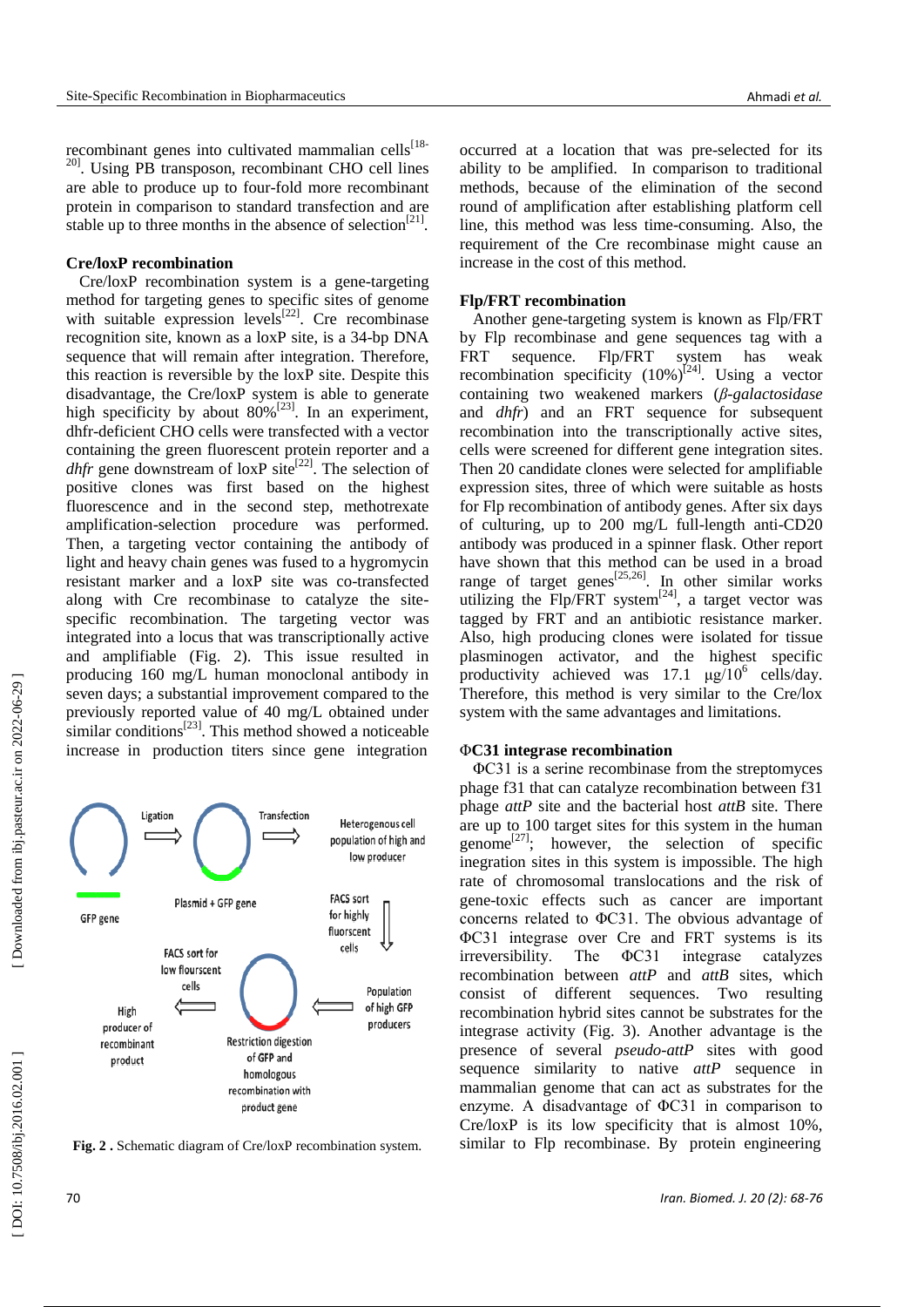



Fig. 3. Schematic diagram of the  $\Phi$ C31 integrase-mediated recombination of donor plasmid sequence into *pseudo -attP* sites in host genome.

method, a mouse codon -optimized mutant of ΦC31 integrase known as  $\Phi$ C31o was developed<sup>[24]</sup>. Recombination specificity of this mutant version of the enzyme was identical to that of Cre recombinase. CHO cells were co -transfected with a plasmid transcribing the ΦC31 enzyme and a plasmid containing an *attB* site for integration into *pseudo-attP* sites and a gene for luciferase reporter. A 60 -fold higher expression yield has been reported using this recombination system compared to random transfection methods $^{[27]}$ . To take more advantage of genome engineering capacities of ΦC31 integrase, it can be combined with other site specific recombinases that are highly specific but recognize only their own *attP* sites (not *pseudo-attP* sites)<sup>[28]</sup>. There are many integrases that are functional in mammalian cells and have been commonly used in combinatorial systems, such as Bxb1, R4 Cre , and Flp (Table 1).

#### **Artificial chromosomes expression system (ACE)**

Human artificial chromosomes have several advantages over conventional gene delivery systems and seem highly promising<sup>[29,30]</sup>. Artificial ACE is composed of a mammalian based artificial chromosome (Platform ACE), an ACE -targeting vector, and a mutant  $\lambda$  integrase (ACE integrase) for site-specific recombination<sup>[31,32]</sup>. The platform ACE consists of tandem repeated ribosomal genes, repetitive satellite sequences (from the pericentromeric heterochromatin), natural centromeres , and telomeres to enable DNA replication without need for integration into the host cell genome, which reduces clonal heterogeneity because of chromosomal aberration. Recombination acceptor of *attP* sites in platform ACE is about 50 –70, thus allowing for the incorporation of multiple copies of the considered gene. The platform ACE cell line is cotransfected with the ACE -targeting vector and ACE integrase plasmid. Following the recombination event, promoterless selection marker on the ACE -targeting vector integrates the downstream of the SV40 promoter in the platform ACE. Therefore, under selection pressure, the survived cells are identified as clones that have undergone a correct recombination event (Fig. 4). Utilizing this approach, high -expressing clones select from 100 to 200 cell clones, and yield of monoclonal antibodies expressing cell line by this system has been more than 500 mg/L in batch terminal shake flask cultures<sup>[33]</sup>.

## **Gene targeting in applications other than protein expression**

Transposable elements are important tools for insertional mutagenesis and transgenesis<sup>[34]</sup>. For genome manipulations in vertebrates and mammals,

 **Table 1.** Brief comparison of transposase, recombinase , and integrase approaches

| Approach                                           | Advantage                                                                                                           | <b>Disadvantage</b>                                    |
|----------------------------------------------------|---------------------------------------------------------------------------------------------------------------------|--------------------------------------------------------|
| <b>Transposases</b><br>Sleeping beauty<br>piggyBac | piggyBac                                                                                                            | Reversible                                             |
| Tyrosine recombinases<br>Cre/loxP<br>Flp/FRT       | Less or no Amplification                                                                                            | Reversible                                             |
| Serine integrases<br>$\Phi$ C31                    | Irreversible integration in transcriptionally active the<br>part of genome<br>Stability<br>Less or no amplification | Amplification is required for<br>high-level expression |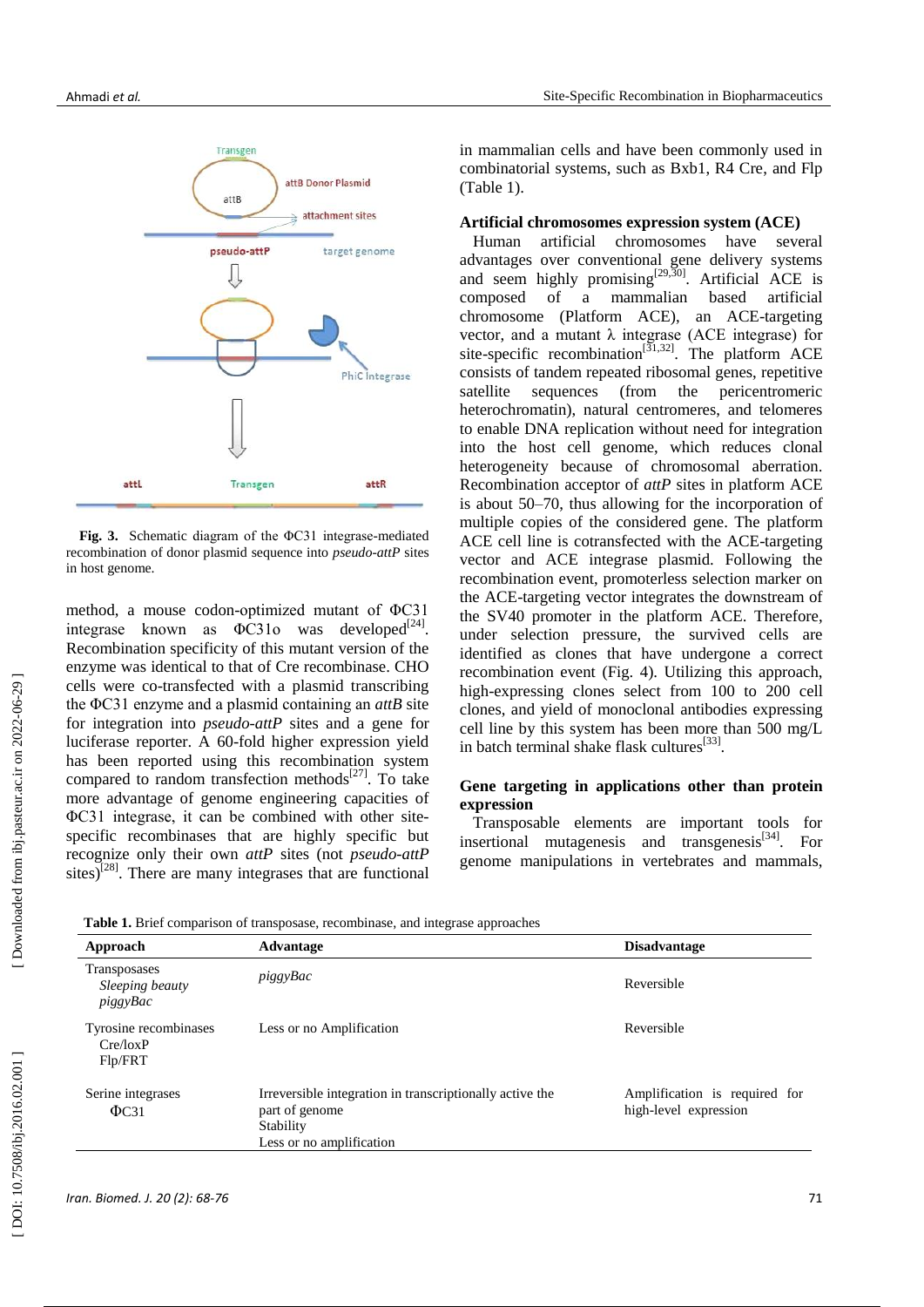

**Fig. 4.** Diagram of the insertion of the plasmid containing the cytomegalovirus promoter and the green fluorescent protein gene in the multi -integrase human artificial chromosomes HAC vector or host chromosome **.**

the transposon -based tool was started by SB reactivation in 1997. The SB has been successfully used for genetic modifications of human cell lines and various vertebrates<sup>[13,35,36]</sup>. The PB system has been applied for different applications such as germline or somatic mutagenesis, gene therapy , and gene transfer in mammals or human cells $^{[37]}$ . The PB vector has been used to produce induced pluripotent stem cells<sup>[38]</sup>. SB and PB systems have been applied for the modification of CD34+ hematopoietic stem cells<sup>[39,40]</sup>.

The site -specific recombinases have been proven to be useful tools for the analysis of gene function both *in*   $vitro$  and *in vivo*<sup>[41,42]</sup>. Transgenes integration into human embryonic stem cells has been also reported using  $\Phi$ C31 system technique<sup>[43]</sup>. Because of genotoxicity, ΦC31 system does not seem suitable in human gene therapy applications  $[44]$ . Artificial chromosomes and minichromosome -like episomes are very promising tools for gene therapy of inherited diseases caused by recessive mutations such as hemophilia or Friedreich's ataxia<sup>[45]</sup>.

### **Other gene -targeting approaches in biopharma ceutical production**

There are a number of methods rather than sitespecific recombination for cell line engineering and biopharmaceutical purposes. Below is a summary of the high -impact approaches:

Lentiviral vectors integrate into the host genome of both dividing and non -dividing cells. These complex retroviruses can be used to express recombinant proteins in various cell types<sup>[46,47]</sup>.

The lentiviral system is naturally flexible and modular and allows for the insertion of nucleic acid sequences fewer than  $6 \text{ kb}$  in length<sup>[48]</sup>. Lentiviral vectors could generate high producer clones expressing recombinant proteins such as blood coagulation factor VIII, secreted alkaline phosphatase<sup>[49]</sup>, and tumor necrosis factor, Fc fusion protein<sup>[50]</sup>, even without chemical selection in serum -free media. Until now, several approaches, including fusion of viral integrase to a hetrologous DNA-binding domain protein $[51,52]$  and combining site -specific recombinase systems with lentiviral vectors<sup>[53]</sup>, have been invented to mediate lentiviral integration in a site -specific manner. However, the integration of retroviral DNA is heavily biased towards trans -criptionally active genes , which could compromise the potential utility of any directed integration strategy<sup>[54]</sup>.

Zinc -finger nucleases and transcription activator -like effecter nucleases comprise a powerful class of tools for biological research. These chimeric nucleases are composed of programmable, sequence -specific DNA binding modules linked to a non -specific DNA cleavage [55]. Zinc-finger nucleases and transcription activator -like effecter nucleases enable a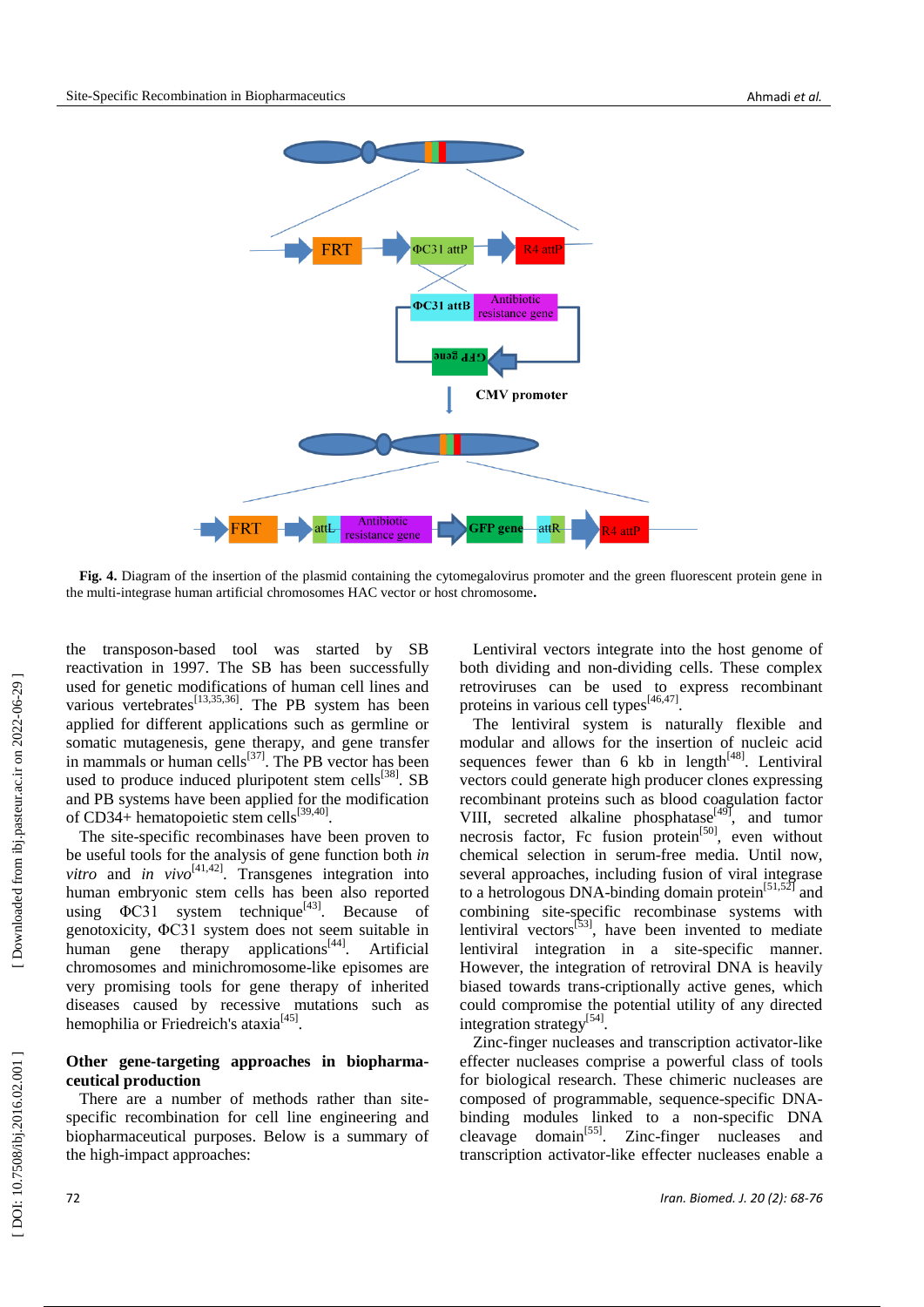broad range of genetic modifications; however, cell line development using DSB -mediated targeted integration has been reported only in a very few cases<sup>[56]</sup>, probably due to intellectual property obstacles<sup>[57]</sup>.

The clustered regularly interspaced short palindromic repeats (CRISPRs)/Cas system, which uses reprogrammable trans -activating CRISPR -RNA for sequence -specific cleavage, has emerged as an efficient tool for genomic modifications<sup>[58]</sup>. The system has been successfully used for genome editing in CHO for biopharmaceutical development<sup>[59,60]</sup>. Using this system, the site -specific integration of the therapeutic protein gene in CHO has been reported<sup>[61]</sup>. However, additional studies are required to evaluate the specificity and the toxicity of RNA -guided DNA endonucleases.

Mammalian cell protein expression system has been the dominant recombinant protein production system for clinical applications in last two decades. This system has produced more than half of the biopharmaceutical products in the market and several hundreds of candidates in clinical development. Furthermore, many improvements have been made in cell line engineering methods, genetic methods of expression, gene silencing, and gene -targeting systems. Due to inefficiencies of traditional random integration method s in producing appropriate yields expression in industrial scales<sup>[62-65]</sup>, numerous studies are nowadays dedicated to establishing efficient , targeted gene integration systems. There are different enzymes that have to be engineered to induce and target a double strand break for recombination.

New site -specific non -viral vectors based on a given recombinase, integrase , or modified transposase can direct integration into a related site with a similar nucleotide sequence and thus correct random integration limitations and immunogenicity in gene therapy vectors.

Transposon -based vectors, such as SB, PB , and *Tol2*, increase integrated gene copy numbers and improve the recombinant protein titer as compared to the standard transfections<sup>[66]</sup>. However, the random inherent of transposases is a major drawback for their genomic modification applications. Phage recom binases (Cre, Flp, and ΦC31) enable an efficient and a site -specific integration of transgene and are more easily vectorizable. The *in vitro* GATEWAYTM cloning method (invented by Invitrogen<sup>TM</sup> USA) with an impact on a variety of research areas benefits from phage integrases<sup>[67]</sup>. The site-specific non-viral vectors based on the ΦC31 integrase have been promising in achieving long -term therapeutic gene expression through integration in tissue culture cells and in

animals. However, these systems are limited by the need for a prior establishment of platform cell lines and the possibility of chromosomal aberrations<sup>[68]</sup>. The artificial engineered mammalian chromosomes are an example for an ideal gene delivery vector, with a stable episomal maintenance and a large transgene capacity. However, some factors, such as having a fragile construct, difficulties for purification, and low transduction efficacy, limit the application of human artificial chromosomes [69 ] . There is still much need for efforts to further improve the methods for designing recombinases with altered specificity and with combinatorial structures that would be more practical. Therapeutic potential of targeted recombination systems and optimal methods for delivering these enzymes into different cell types are the other fields that need continued exploration.

In addition to above mentioned methods, the recent tool CRISPR/Cas could be an advantageous choice for the future, but features such as off-target mutations and unwanted chromosomal translocations associated with off-target DNA cleavages<sup>[70]</sup> also represent challenges for this system. The latest improvement of genetargeting methods for mammalian recombinant proteins expression, as an important subcategory of cell line development, was summarized in this review.

## **ACKNOWLEDGMENTS**

This invited article is the outcome of an in -house financially non -supported study.

**CONFLICT OF INTEREST.** None declared .

## **REFERENCES**

- 1 . [Davami F,](http://www.ncbi.nlm.nih.gov/pubmed?term=Davami%20F%5BAuthor%5D&cauthor=true&cauthor_uid=20885932) [Sardari S,](http://www.ncbi.nlm.nih.gov/pubmed?term=Sardari%20S%5BAuthor%5D&cauthor=true&cauthor_uid=20885932) [Majidzadeh AK,](http://www.ncbi.nlm.nih.gov/pubmed?term=Majidzadeh-A%20K%5BAuthor%5D&cauthor=true&cauthor_uid=20885932) [Hemayatkar M,](http://www.ncbi.nlm.nih.gov/pubmed?term=Hemayatkar%20M%5BAuthor%5D&cauthor=true&cauthor_uid=20885932) [Barkhrdari F,](http://www.ncbi.nlm.nih.gov/pubmed?term=Barkhrdari%20F%5BAuthor%5D&cauthor=true&cauthor_uid=20885932) [Omidi M,](http://www.ncbi.nlm.nih.gov/pubmed?term=Omidi%20M%5BAuthor%5D&cauthor=true&cauthor_uid=20885932) Azami M, Adeli A, Davoudi N, Mahboudi F. Expression of a novel chimeric truncated t - PA in CHO cells based on in silico experiments. *The journal of biomedicine and biotechnology* 2010; **2010**: 08159.
- 2 . Cacciatore JJ, Chasin LA, Leonard EF. Gene amplification and vector engineering to achieve rapid and high -level therapeutic protein production using the Dhfr -based CHO cell selection system. *Biotechnology advances* 2010; **28**(6): 673 -681.
- 3 . [Wirth](http://www.ncbi.nlm.nih.gov/pubmed?term=Wirth%20D%5BAuthor%5D&cauthor=true&cauthor_uid=17904350) D, Gama [-Norton L,](http://www.ncbi.nlm.nih.gov/pubmed?term=Gama-Norton%20L%5BAuthor%5D&cauthor=true&cauthor_uid=17904350) [Riemer P,](http://www.ncbi.nlm.nih.gov/pubmed?term=Riemer%20P%5BAuthor%5D&cauthor=true&cauthor_uid=17904350) [Sandhu U,](http://www.ncbi.nlm.nih.gov/pubmed?term=Sandhu%20U%5BAuthor%5D&cauthor=true&cauthor_uid=17904350) [Schucht](http://www.ncbi.nlm.nih.gov/pubmed?term=Schucht%20R%5BAuthor%5D&cauthor=true&cauthor_uid=17904350)  [R,](http://www.ncbi.nlm.nih.gov/pubmed?term=Schucht%20R%5BAuthor%5D&cauthor=true&cauthor_uid=17904350) [Hauser H.](http://www.ncbi.nlm.nih.gov/pubmed?term=Hauser%20H%5BAuthor%5D&cauthor=true&cauthor_uid=17904350) Road to precision: recombinase -based targeting technologies for genome engineering. *Current opinion in biotechnology* 2007; **18**(5): 411 -419.
- 4 . [Turan S,](http://www.ncbi.nlm.nih.gov/pubmed?term=Turan%20S%5BAuthor%5D&cauthor=true&cauthor_uid=21241707) [Galla M,](http://www.ncbi.nlm.nih.gov/pubmed?term=Galla%20M%5BAuthor%5D&cauthor=true&cauthor_uid=21241707) [Emst E,](http://www.ncbi.nlm.nih.gov/pubmed?term=Ernst%20E%5BAuthor%5D&cauthor=true&cauthor_uid=21241707) [Qiao J,](http://www.ncbi.nlm.nih.gov/pubmed?term=Qiao%20J%5BAuthor%5D&cauthor=true&cauthor_uid=21241707) [Voelkel C,](http://www.ncbi.nlm.nih.gov/pubmed?term=Voelkel%20C%5BAuthor%5D&cauthor=true&cauthor_uid=21241707) [Schiedlmeier B,](http://www.ncbi.nlm.nih.gov/pubmed?term=Schiedlmeier%20B%5BAuthor%5D&cauthor=true&cauthor_uid=21241707) Zehe C, Bode J. Recombinase mediated cassette exchange (RMCE): traditional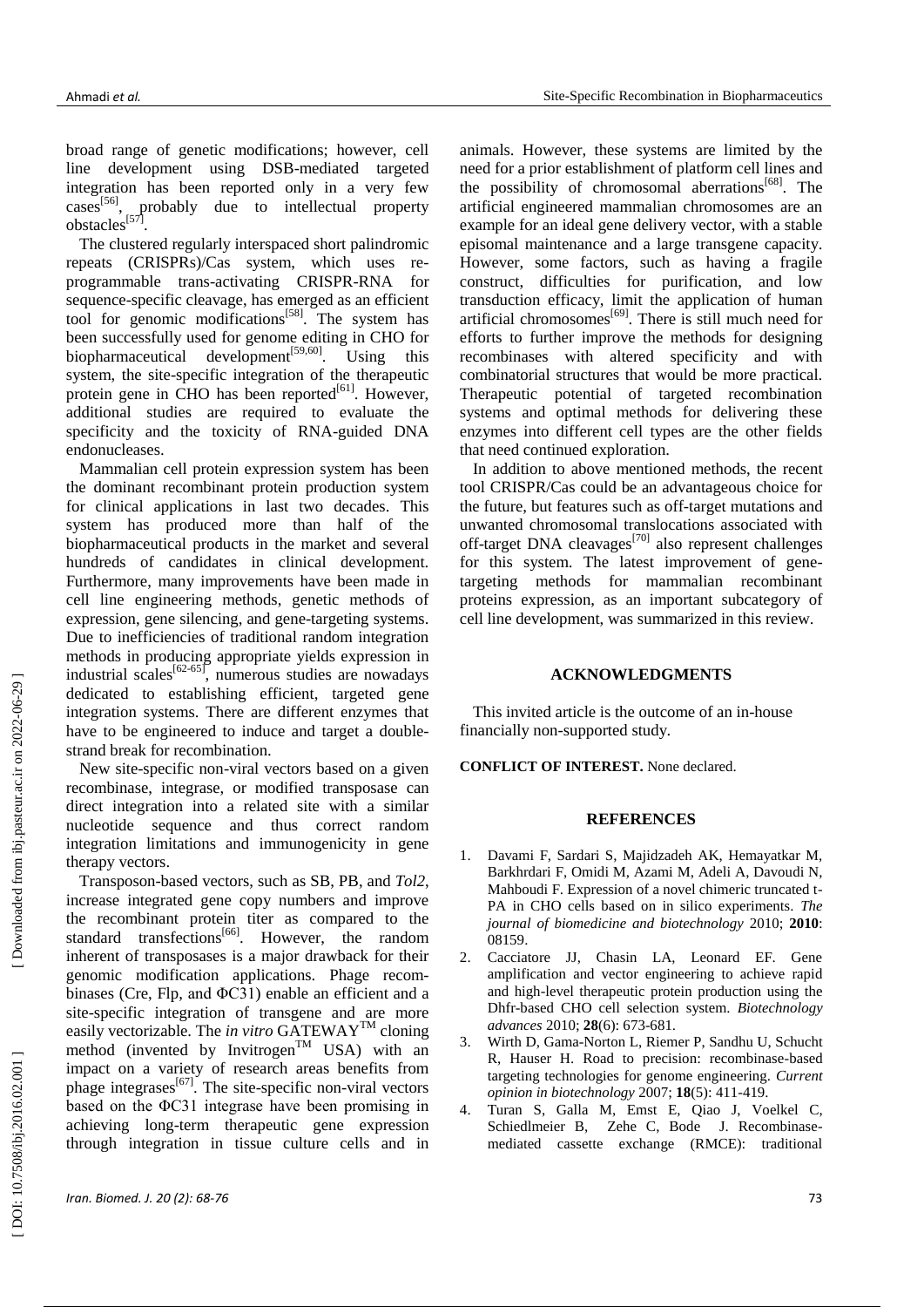concepts and current challenges. *[Journal of molecular](http://www.ncbi.nlm.nih.gov/pubmed/21241707)  [biology](http://www.ncbi.nlm.nih.gov/pubmed/21241707)* 2011; **407**(2): 193 -221 .

- 5 . [Zhu J,](http://www.ncbi.nlm.nih.gov/pubmed?term=Zhu%20J%5BAuthor%5D&cauthor=true&cauthor_uid=20041635) [Park CW,](http://www.ncbi.nlm.nih.gov/pubmed?term=Park%20CW%5BAuthor%5D&cauthor=true&cauthor_uid=20041635) [Sjeklocha L,](http://www.ncbi.nlm.nih.gov/pubmed?term=Sjeklocha%20L%5BAuthor%5D&cauthor=true&cauthor_uid=20041635) [Kren BT,](http://www.ncbi.nlm.nih.gov/pubmed?term=Kren%20BT%5BAuthor%5D&cauthor=true&cauthor_uid=20041635) [Steer CJ.](http://www.ncbi.nlm.nih.gov/pubmed?term=Steer%20CJ%5BAuthor%5D&cauthor=true&cauthor_uid=20041635) High level genomic integration, epigenetic changes and expression of sleeping beauty transgene. *[Biochemistry](http://www.ncbi.nlm.nih.gov/pubmed/20041635)* 2010; **49**(7): 1507 -1521 .
- 6 . Voziyanov Y, Konieczka JH, Stewart AF, Jayaram M. Stepwise manipulation of DNA specificity in Flp recombinase: progressively adapting Flp to individual and combinatorial mutations in its target site. *The journal of molecular biology* 2003; **326**(1): 65-76.
- 7 . Santoro SW, Schultz PG. Directed evolution of the site specificity of cre recombinase*. [Proceeding of the](http://www.ncbi.nlm.nih.gov/pubmed/11904359)  [national of academy sciences of the United States of](http://www.ncbi.nlm.nih.gov/pubmed/11904359)  [America](http://www.ncbi.nlm.nih.gov/pubmed/11904359)* 2002; **99**(7): 4185 -4190.
- 8 . Bode J, Schlake T, Iber M, Schübeler D, Seibler J, Snezhkov E, Nikolaev L. The transgeneticist's toolbox: novel methods for the targeted modification of eukaryotic genomes. *Biological chemistry* 2000; **381**(9 - 10):801 -813.
- 9 . Muñoz -López M, García -Pérez JL. DNA transposons: nature and applications in genomics. *Current genomics* 2010; **11**(2): 115 -128.
- 10 . Ding S, Wu X, Li G, Han M, Zhuang Y, Xu T. Efficient transposition of the piggyBac (PB) transposon in mammalian cells and mice. *Cell* 2005; **122**(3):473 -483.
- 11 . Mitra R, Fain ‐Thornton J, Craig N L. PiggyBac can bypass DNA synthesis during cut and paste transposition. *The EMBO journal* 2008; **27**(7): 1097 - 1109.
- 12 . Yant SR, Huang Y, Akache B, Kay MA. Site -directed transposon integration in human cells. *[Nucleic acids](http://www.ncbi.nlm.nih.gov/pubmed/17344320)  [research](http://www.ncbi.nlm.nih.gov/pubmed/17344320)* 2007; **35**(7): e50.
- 13 . Balciunas D, Wangensteen KJ, Wilber A, Bell J, Geurts A, Sivasubbu S, Wang X, Hackett PB, Mclvor RS, Ekker SC. Harnessing a high cargo -capacity transposon for genetic applications in vertebrates. *PLoS genetics* 2006; **2**(11): e169.
- 14 . [Wu SC,](http://www.ncbi.nlm.nih.gov/pubmed?term=Wu%20SC%5BAuthor%5D&cauthor=true&cauthor_uid=17005721) [Meir YJ,](http://www.ncbi.nlm.nih.gov/pubmed?term=Meir%20YJ%5BAuthor%5D&cauthor=true&cauthor_uid=17005721) [Coates CJ,](http://www.ncbi.nlm.nih.gov/pubmed?term=Coates%20CJ%5BAuthor%5D&cauthor=true&cauthor_uid=17005721) [Handler AM,](http://www.ncbi.nlm.nih.gov/pubmed?term=Handler%20AM%5BAuthor%5D&cauthor=true&cauthor_uid=17005721) [Pelczar P,](http://www.ncbi.nlm.nih.gov/pubmed?term=Pelczar%20P%5BAuthor%5D&cauthor=true&cauthor_uid=17005721) [Moisyadi S,](http://www.ncbi.nlm.nih.gov/pubmed?term=Moisyadi%20S%5BAuthor%5D&cauthor=true&cauthor_uid=17005721) Kaminski JM. PiggyBac is a flexible and highly active transposon as compared to sleeping beauty, Tol2 and Mos1 in mammalian cells. *[Proceeding](http://www.ncbi.nlm.nih.gov/pubmed/17005721)  of the [national academy of sciences of the United States](http://www.ncbi.nlm.nih.gov/pubmed/17005721)  [of America](http://www.ncbi.nlm.nih.gov/pubmed/17005721)* 2006; **103**(41): 15008 -15013.
- 15 . [Doherty JE,](http://www.ncbi.nlm.nih.gov/pubmed?term=Doherty%20JE%5BAuthor%5D&cauthor=true&cauthor_uid=21992617) [Huye LE,](http://www.ncbi.nlm.nih.gov/pubmed?term=Huye%20LE%5BAuthor%5D&cauthor=true&cauthor_uid=21992617) [Yusa K,](http://www.ncbi.nlm.nih.gov/pubmed?term=Yusa%20K%5BAuthor%5D&cauthor=true&cauthor_uid=21992617) [Zhou L,](http://www.ncbi.nlm.nih.gov/pubmed?term=Zhou%20L%5BAuthor%5D&cauthor=true&cauthor_uid=21992617) [Craig NL,](http://www.ncbi.nlm.nih.gov/pubmed?term=Craig%20NL%5BAuthor%5D&cauthor=true&cauthor_uid=21992617) [Wilson MH.](http://www.ncbi.nlm.nih.gov/pubmed?term=Wilson%20MH%5BAuthor%5D&cauthor=true&cauthor_uid=21992617) Hyperactive piggyBac gene transfer in human cells and *in vivo*. *[Human gene therapy](http://www.ncbi.nlm.nih.gov/pubmed/21992617)* 2012; **23**(3) : 311 -20 .
- 16 . [Ivana Grabundzija,](http://www.ncbi.nlm.nih.gov/pubmed/?term=Grabundzija%20I%5Bauth%5D) [Markus Irgang,](http://www.ncbi.nlm.nih.gov/pubmed/?term=Irgang%20M%5Bauth%5D) [Lajos Mátés,](http://www.ncbi.nlm.nih.gov/pubmed/?term=M%26%23x000e1%3Bt%26%23x000e9%3Bs%20L%5Bauth%5D) [Eyayu](http://www.ncbi.nlm.nih.gov/pubmed/?term=Belay%20E%5Bauth%5D)  [Belay,](http://www.ncbi.nlm.nih.gov/pubmed/?term=Belay%20E%5Bauth%5D) [Janka Matrai,](http://www.ncbi.nlm.nih.gov/pubmed/?term=Matrai%20J%5Bauth%5D) [Andreas Gogol](http://www.ncbi.nlm.nih.gov/pubmed/?term=Gogol-D%26%23x000f6%3Bring%20A%5Bauth%5D) -Döring, [Koichi](http://www.ncbi.nlm.nih.gov/pubmed/?term=Kawakami%20K%5Bauth%5D)  [Kawakami,](http://www.ncbi.nlm.nih.gov/pubmed/?term=Kawakami%20K%5Bauth%5D) [Wei Chen,](http://www.ncbi.nlm.nih.gov/pubmed/?term=Chen%20W%5Bauth%5D) [Patricia Ruiz,](http://www.ncbi.nlm.nih.gov/pubmed/?term=Ruiz%20P%5Bauth%5D) [Marinee K. L.](http://www.ncbi.nlm.nih.gov/pubmed/?term=Chuah%20MK%5Bauth%5D)  [Chuah,](http://www.ncbi.nlm.nih.gov/pubmed/?term=Chuah%20MK%5Bauth%5D) [Thierry VandenDriessche,](http://www.ncbi.nlm.nih.gov/pubmed/?term=VandenDriessche%20T%5Bauth%5D) [Zsuzsanna Izsvák,](http://www.ncbi.nlm.nih.gov/pubmed/?term=Izsv%26%23x000e1%3Bk%20Z%5Bauth%5D) Zoltán Ivics. Comparative analysis of transposable element vector systems in human cells. *Molecular therapy* 2010; **18**(6) : 1200 -1209 .
- 17 . Mates L, Izsvak Z, Ivics Z. Technology transfer from worms and flies to vertebrates: transposition -based genome manipulations and their future perspectives. *Genome biology* 2007; **8**(supp1): S1.
- 18 . [Balasubramanian S,](http://www.ncbi.nlm.nih.gov/pubmed/?term=Balasubramanian%20S%5BAuthor%5D&cauthor=true&cauthor_uid=25758242) [Matasci M,](http://www.ncbi.nlm.nih.gov/pubmed/?term=Matasci%20M%5BAuthor%5D&cauthor=true&cauthor_uid=25758242) [Kadlecova Z,](http://www.ncbi.nlm.nih.gov/pubmed/?term=Kadlecova%20Z%5BAuthor%5D&cauthor=true&cauthor_uid=25758242) [Baldi L,](http://www.ncbi.nlm.nih.gov/pubmed/?term=Baldi%20L%5BAuthor%5D&cauthor=true&cauthor_uid=25758242) [Hacker DL,](http://www.ncbi.nlm.nih.gov/pubmed/?term=Hacker%20DL%5BAuthor%5D&cauthor=true&cauthor_uid=25758242) [Wurm FM.](http://www.ncbi.nlm.nih.gov/pubmed/?term=Wurm%20FM%5BAuthor%5D&cauthor=true&cauthor_uid=25758242) Rapid recombinant protein production from piggyBac transposon -mediated stable CHO cell pools. *The [journal of biotechnology](http://www.ncbi.nlm.nih.gov/pubmed/25758242)* 2015; **200** : 61 -69.
- 19 . [Matasci M,](http://www.ncbi.nlm.nih.gov/pubmed/?term=Matasci%20M%5BAuthor%5D&cauthor=true&cauthor_uid=21495018) [Baldi L,](http://www.ncbi.nlm.nih.gov/pubmed/?term=Baldi%20L%5BAuthor%5D&cauthor=true&cauthor_uid=21495018) [Hacker DL,](http://www.ncbi.nlm.nih.gov/pubmed/?term=Hacker%20DL%5BAuthor%5D&cauthor=true&cauthor_uid=21495018) [Wurm FM.](http://www.ncbi.nlm.nih.gov/pubmed/?term=Wurm%20FM%5BAuthor%5D&cauthor=true&cauthor_uid=21495018) The piggyBac transposon enhances the frequency of CHO stable cell line generation and yields recombinant lines with superior productivity and stability. *[Biotechnology](http://www.ncbi.nlm.nih.gov/pubmed/21495018)  [and bioengineering](http://www.ncbi.nlm.nih.gov/pubmed/21495018)* 2011; **108**(9): 2141 -2150.
- 20 . [Barron](http://www.ncbi.nlm.nih.gov/pubmed/?term=Barron%20N%5Bauth%5D) N, [Piskareva](http://www.ncbi.nlm.nih.gov/pubmed/?term=Piskareva%20O%5Bauth%5D) O[, Muniyappa](http://www.ncbi.nlm.nih.gov/pubmed/?term=Muniyappa%20M%5Bauth%5D) M. Targeted genetic modification of cell lines for recombinant protein production. *Cytotechnology* 2007; **53**(1 -3): 65 -73.
- 21 . Matasci M, Bachmann V, Baldi L, Hacker DL, De Jesus M, Wurm FM. CHO cell lines generated by piggyBac transposition. *BMC proceedings* 2011; **5**(Suppl 8): 31.
- 22 . Kito M, Itami S, Fukano Y, Yamana K, Shibui T. Construction of engineered CHO strains for high -level production of recombinant proteins. *Applied microbiology and biotechnology* 2002; **60**(4): 442 -448.
- 23 . Colcher D, Milenic D, Roselli M, Raubitschek A, Yarranton G, King D, Adair J, Whittle N, Bodmer M, Schlom J. Characterization and biodistribution of recombinant and recombinant/chimeric constructs of monoclonal antibody B72.3. *Cancer research* 1989; **49**(7): 1738 -1745.
- 24 . Zhou H, Liu ZG, Sun ZW, Yu WY. Development of site -specific integration system to high -level expression recombinant proteins in CHO cells. *Chinese journal of biotechnology* 2007; **23**(4): 756 -762.
- 25 . [Thyagarajan B,](http://www.ncbi.nlm.nih.gov/pubmed?term=Thyagarajan%20B%5BAuthor%5D&cauthor=true&cauthor_uid=11359900) [Olivares EC,](http://www.ncbi.nlm.nih.gov/pubmed?term=Olivares%20EC%5BAuthor%5D&cauthor=true&cauthor_uid=11359900) [Hollis RP,](http://www.ncbi.nlm.nih.gov/pubmed?term=Hollis%20RP%5BAuthor%5D&cauthor=true&cauthor_uid=11359900) [Ginsburg DS,](http://www.ncbi.nlm.nih.gov/pubmed?term=Ginsburg%20DS%5BAuthor%5D&cauthor=true&cauthor_uid=11359900) [Calos MP.](http://www.ncbi.nlm.nih.gov/pubmed?term=Calos%20MP%5BAuthor%5D&cauthor=true&cauthor_uid=11359900) Site -specific genomic integration in mammalian cells mediated by phage phiC31 integrase. *[Molecular and cellular biology](http://www.ncbi.nlm.nih.gov/pubmed/11359900)* 2001; **21**(12): 3926 - 3934.
- 26 . [Huang Y,](http://www.ncbi.nlm.nih.gov/pubmed/?term=Huang%20Y%5BAuthor%5D&cauthor=true&cauthor_uid=17350648) [Li Y,](http://www.ncbi.nlm.nih.gov/pubmed/?term=Li%20Y%5BAuthor%5D&cauthor=true&cauthor_uid=17350648) [Wang YG,](http://www.ncbi.nlm.nih.gov/pubmed/?term=Wang%20YG%5BAuthor%5D&cauthor=true&cauthor_uid=17350648) [Gu X,](http://www.ncbi.nlm.nih.gov/pubmed/?term=Gu%20X%5BAuthor%5D&cauthor=true&cauthor_uid=17350648) [Wang Y,](http://www.ncbi.nlm.nih.gov/pubmed/?term=Wang%20Y%5BAuthor%5D&cauthor=true&cauthor_uid=17350648) [Shen BF.](http://www.ncbi.nlm.nih.gov/pubmed/?term=Shen%20BF%5BAuthor%5D&cauthor=true&cauthor_uid=17350648) An efficient and targeted gene integration system for high antibody expression. *Journal of [immunological methods](http://www.ncbi.nlm.nih.gov/pubmed/17350648)* 2007; **322**(1 -2): 28 -39.
- 27 . Thyagarajan B, Calos MP. Site -specific integration for high -level protein production in mammalian cells. *Methods in molecular biology* 2005; 308: 99 -106.
- 28 . Geisinger JM, Calos MP. Site -specific recombination using PhiC31 integrase. *Springer* 2013; **23** : 211 -239
- 29 . Larin Z, Mejia JE. Advances in human artificial chromosome technology. *Trends in genetics* 2002; **18**(6): 313 -319.
- 30 . Basu J, Willard HF. Human artificial chromosomes: Potential applications and clinical considerations. *Pediatric clinics of North America* 2006; **53**(5): 843 - 853.
- 31 . Kennard, ML. Engineered mammalian chromosomes in cellular protein production: future prospects. *Methods in molecular biology* 2011; **738**: 217 -238.
- 32 . Kennard ML, Goosney DL, Monteith D, Zhang L, Moffat M, Fischer D, Mott J. The generation of stable, high MAb expressing CHO cell lines based on the artificial chromosome expression (ACE) technology. *Biotechnology and bioengineering* 2009; **104**(3): 540 - 553.

DOI: 10.7508/ibj.2016.02.001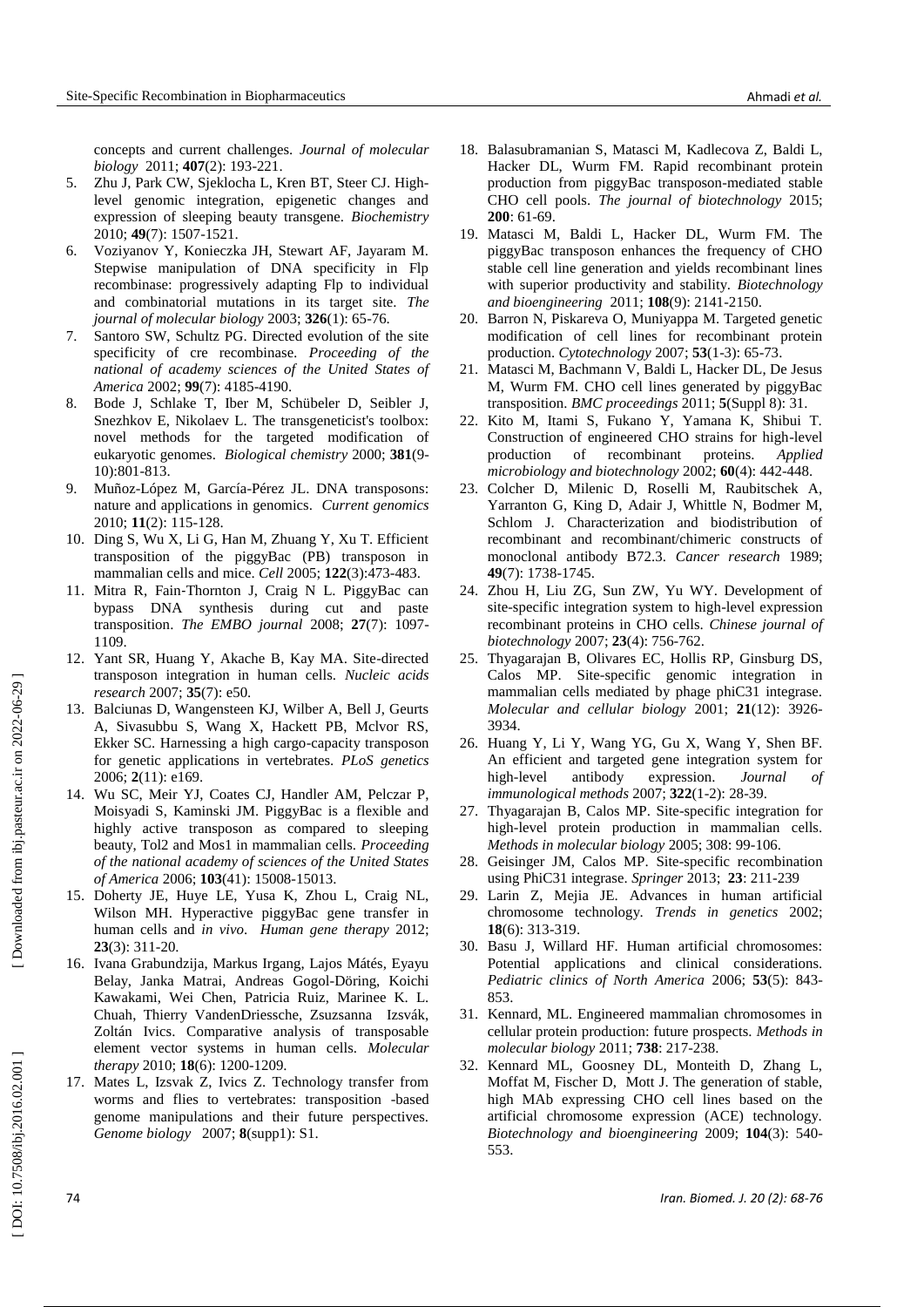- 33 . Dejong G, Telenius AH, Telenius H, Perez CF, Drayer JI, Hadlaczky G. Mammalian artificial chromosome pilot production facility: Large -scale isolation of functional satellite DNA -based artificial chromosomes. *Cytometry* 1999; **35**(2): 129 -133.
- 34 . Yamaguchi S, Kazuki Y, Nakayama Y, Nanba E, Oshimura M, Ohbayashi T. A method for producing transgenic cells using a multi -Integrase system on a human artificial chromosome vector. *PLoS one* 2011; **24**(6): e17267.
- 35 . Miskey C, Izsvak Z, Kawakami K, Ivics Z. DNA transposons in vertebrate functional genomics*. [Cellular](http://www.ncbi.nlm.nih.gov/pubmed/15770416)  [and molecular life sciences](http://www.ncbi.nlm.nih.gov/pubmed/15770416)* 2005; **62**(6): 629 -641.
- 36 . Ivics Z, Katzer A, Stüwe EE, Fiedler D, Knespel S, Izsvák Z. Targeted sleeping beauty transposition in human cells. *Molecular therapy* 2007; **15**(6): 1137 - 1144.
- 37 . Wilson MH, Coates CJ, George LJ. PiggyBac transposon -mediated gene transfer in human cells. *Molecular therapy* 2007; **15**(1): 139 -145.
- 38 . Yusa K, Rad R, Takeda J, Bradley A. Generation of transgene -free induced pluripotent mouse stem cells by the piggyBac transposon. *Nature methods* 2009; **6**(5): 363 -369.
- 39 . [Sumiyoshi T,](http://www.ncbi.nlm.nih.gov/pubmed?term=Sumiyoshi%20T%5BAuthor%5D&cauthor=true&cauthor_uid=19689196) [Holt NG,](http://www.ncbi.nlm.nih.gov/pubmed?term=Holt%20NG%5BAuthor%5D&cauthor=true&cauthor_uid=19689196) [Hollis RP,](http://www.ncbi.nlm.nih.gov/pubmed?term=Hollis%20RP%5BAuthor%5D&cauthor=true&cauthor_uid=19689196) [Ge S,](http://www.ncbi.nlm.nih.gov/pubmed?term=Ge%20S%5BAuthor%5D&cauthor=true&cauthor_uid=19689196) [Cannon PM,](http://www.ncbi.nlm.nih.gov/pubmed?term=Cannon%20PM%5BAuthor%5D&cauthor=true&cauthor_uid=19689196) [Crooks GM,](http://www.ncbi.nlm.nih.gov/pubmed?term=Crooks%20GM%5BAuthor%5D&cauthor=true&cauthor_uid=19689196) [Kohn DB.](http://www.ncbi.nlm.nih.gov/pubmed?term=Kohn%20DB%5BAuthor%5D&cauthor=true&cauthor_uid=19689196) Stable transgene expression in primitive human CD34+ hematopoietic stem/progenitor cells using the sleeping beauty transposon system. *[Human gene therapy](http://www.ncbi.nlm.nih.gov/pubmed/19689196)* 2009; **20**(12): 1607 -1626.
- 40. Xue X, Huang X, Nodland SE, Mátés L, Ma L, Izsvák Z, Lebien TW, Mcivor RS, Wagner JE, Zhou Z. Stable gene transfer and expression in cord blood -derived CD34+ hematopoietic stem and progenitor cells by a hyperactive sleeping beauty transposon system. *[Blood](http://www.ncbi.nlm.nih.gov/pubmed/19414858)* 2009; **114**(7): 1319 -1330.
- 41 . [Branda CS,](http://www.ncbi.nlm.nih.gov/pubmed/?term=Branda%20CS%5BAuthor%5D&cauthor=true&cauthor_uid=14723844) [Dymecki SM.](http://www.ncbi.nlm.nih.gov/pubmed/?term=Dymecki%20SM%5BAuthor%5D&cauthor=true&cauthor_uid=14723844) Talking about a revolution: the impact of site -specific recombinases on genetic analyses in mice. *[Developmental cell](http://www.ncbi.nlm.nih.gov/pubmed/14723844)* 2004; **6**(1):7 -28.
- 42 . Glaser S, Anastassiadis K, Stewart AF. Current issues in mouse genome engineering. *Nature genetics* 2005; **37**(11): 1187 -1193.
- 43 . [Liu Y,](http://www.ncbi.nlm.nih.gov/pubmed?term=Liu%20Y%5BAuthor%5D&cauthor=true&cauthor_uid=19907981) [Lakshmipathy U,](http://www.ncbi.nlm.nih.gov/pubmed?term=Lakshmipathy%20U%5BAuthor%5D&cauthor=true&cauthor_uid=19907981) [Ozgenc A,](http://www.ncbi.nlm.nih.gov/pubmed?term=Ozgenc%20A%5BAuthor%5D&cauthor=true&cauthor_uid=19907981) [Thyagarajan B,](http://www.ncbi.nlm.nih.gov/pubmed?term=Thyagarajan%20B%5BAuthor%5D&cauthor=true&cauthor_uid=19907981) [Lieu P,](http://www.ncbi.nlm.nih.gov/pubmed?term=Lieu%20P%5BAuthor%5D&cauthor=true&cauthor_uid=19907981) [Fontes A,](http://www.ncbi.nlm.nih.gov/pubmed?term=Fontes%20A%5BAuthor%5D&cauthor=true&cauthor_uid=19907981) [Xue H,](http://www.ncbi.nlm.nih.gov/pubmed?term=Xue%20H%5BAuthor%5D&cauthor=true&cauthor_uid=19907981) [Scheyhing K,](http://www.ncbi.nlm.nih.gov/pubmed?term=Scheyhing%20K%5BAuthor%5D&cauthor=true&cauthor_uid=19907981) [MacArthur C,](http://www.ncbi.nlm.nih.gov/pubmed?term=MacArthur%20C%5BAuthor%5D&cauthor=true&cauthor_uid=19907981) [Chesnut JD.](http://www.ncbi.nlm.nih.gov/pubmed?term=Chesnut%20JD%5BAuthor%5D&cauthor=true&cauthor_uid=19907981) hESC engineering by integrase -mediated chromosomal targeting. *Methods in molecular biology* 2010; **584**: 229 -268.
- 44 . [Ehrhardt A,](http://www.ncbi.nlm.nih.gov/pubmed?term=Ehrhardt%20A%5BAuthor%5D&cauthor=true&cauthor_uid=17069535) [Engler JA,](http://www.ncbi.nlm.nih.gov/pubmed?term=Engler%20JA%5BAuthor%5D&cauthor=true&cauthor_uid=17069535) [Xu H,](http://www.ncbi.nlm.nih.gov/pubmed?term=Xu%20H%5BAuthor%5D&cauthor=true&cauthor_uid=17069535) [Cherry AM,](http://www.ncbi.nlm.nih.gov/pubmed?term=Cherry%20AM%5BAuthor%5D&cauthor=true&cauthor_uid=17069535) [Kay MA.](http://www.ncbi.nlm.nih.gov/pubmed?term=Kay%20MA%5BAuthor%5D&cauthor=true&cauthor_uid=17069535) Molecular analysis of chromosomal rearrangements in mammalian cells after phiC31 -mediated integration. *Human gene therapy* 2006; **17**(11): 1077 -1094.
- 45 . [Lim F,](http://www.ncbi.nlm.nih.gov/pubmed?term=Lim%20F%5BAuthor%5D&cauthor=true&cauthor_uid=17375064) [Palomo GM,](http://www.ncbi.nlm.nih.gov/pubmed?term=Palomo%20GM%5BAuthor%5D&cauthor=true&cauthor_uid=17375064) [Mauritz C,](http://www.ncbi.nlm.nih.gov/pubmed?term=Mauritz%20C%5BAuthor%5D&cauthor=true&cauthor_uid=17375064) Giménez [-Cassina A,](http://www.ncbi.nlm.nih.gov/pubmed?term=Gim%C3%A9nez-Cassina%20A%5BAuthor%5D&cauthor=true&cauthor_uid=17375064) [Illana B,](http://www.ncbi.nlm.nih.gov/pubmed?term=Illana%20B%5BAuthor%5D&cauthor=true&cauthor_uid=17375064) [Wandosell F,](http://www.ncbi.nlm.nih.gov/pubmed?term=Wandosell%20F%5BAuthor%5D&cauthor=true&cauthor_uid=17375064) wandosell F, Nido J. "Functional recovery in a Friedreich's ataxia mouse model by frataxin gene transfer using an HSV -1 amplicon vector. *[Molecular thera](http://www.ncbi.nlm.nih.gov/pubmed/17375064)py* 2007; **15**(6): 1072 -1078.
- 46 . Xu K, Ma H, McCown TJ, Verma IM, Kafri T. Generation of a stable cell line producing high -titer selfinactivating lentiviral vectors. *Molecular therapy* 2001; **3**(1): 97-104.
- 47 . Sadaie MR, Arya SK. HIV -derived lentiviral vectors:

current progress toward gene therapy and DNA vaccination. *Iranian Biomedical Journal* 1998; **2**(4 -3): 95 -103 .

- 48 . Gaillet B, Gilbert R, Broussau S, Pilotte A, Malenfant F, Mullick A, Massie B. High ‐level recombinant protein production in CHO cells using lentiviral vectors and the cumate gene ‐switch. *Biotechnology and bioengineering* 2010; **106**(2): 203 -215.
- 49 . Spencer HT, Denning G, Gautney RE, Dropulic B, Roy AJ, Baranyi L, Doering CB. Lentiviral vector platform for production of bioengineered recombinant coagulation factor VIII. *Molecular therapy* 2011; **19**(2): 302 -309.
- 50 . Oberbek A, Matasci M, Hacker DL, Wurm FM. Generation of stable, high ‐producing cho cell lines by lentiviral vector ‐mediated gene transfer in serum ‐free suspension culture. *Biotechnology and bioengineering*  2011; **108**(3): 600 -610.
- 51 . Katz RA, Merkel G, Skalka AM. Targeting of retroviral integrase by fusion to a heterologous DNA binding domain: *in vitro* activities and incorporation of a fusion protein into viral particles. *Virology* 1996; **217**(1): 178 - 190.
- 52 . Tan W, Zhu K, Segal DJ, Barbas CF, Chow SA. Fusion proteins consisting of human immunodeficiency virus type 1 integrase and the designed polydactyl zinc finger protein E2C direct integration of viral DNA into specific sites. *Journal of virology* 2004; **78**(3): 1301 -1313.
- 53 . Lombardo A, Calos M, Naldini L. Development of a new lentiviral vector for site -specific integration into mammalian genomes. *Molecular therapy* 2005; **11** : 152.
- 54 . Desfarges S, Ciuffi A. Retroviral integration site selection. *Viruses* 2010; **2**(1): 111 -130.
- 55 . Gaj T, Gersbach CA, Barbas CF. ZFN, ALEN, and CRISPR/Cas -based methods for genome engineering. *Trends in biotechnology* 2013; **31**(7): 397 -405.
- 56 . Sealover NR, Davis AM, Brooks JK, George, HJ, Kayser KJ, Lin N. Engineering Chinese Hamster Ovary (CHO) cells for producing recombinant proteins with simple glycoforms by zinc -finger nuclease (ZFN) mediated gene knockout of mannosyl (alpha-1, 3-)glycoprotein beta -1, 2 - N -acetylglucosaminyltransferase (Mgat1). *The journal of biotechnology* 2013; 1**67**(1): 24 - 32.
- 57 . Ho SC, Tong YW, Yang Y. Generation of monoclonal antibody -producing mammalian cell lines. *Pharma ceutical bioprocessing* 2013; **1**(1): 71 -87.
- 58 . Cong L, Ran FA, Cox D, Lin S, Barretto R, Habib N, Zhang F, Marraffini LA, Jiang W, Wu X, Hsul P. Multiplex genome engineering using CRISPR/Cas systems. *Science* 2013; **339**(6121): 819 -823.
- 59 . Ronda C, Pedersen LE, Hansen HG, Kallehauge TB, Betenbaugh MJ, Nielsen AT, Kildegaard HF. Accelerating genome editing in CHO cells using CRISPR Cas9 and CRISPy, a web ‐based target finding tool. *Biotechnology and bioengineering* 2014; **111**(8): 1604 -1616.
- 60 . Lee JS, Grav LM, Lewis NE, Kildegaard HF. CRISPR/Cas9 ‐mediated genome engineering of CHO cell factories: application and perspectives.